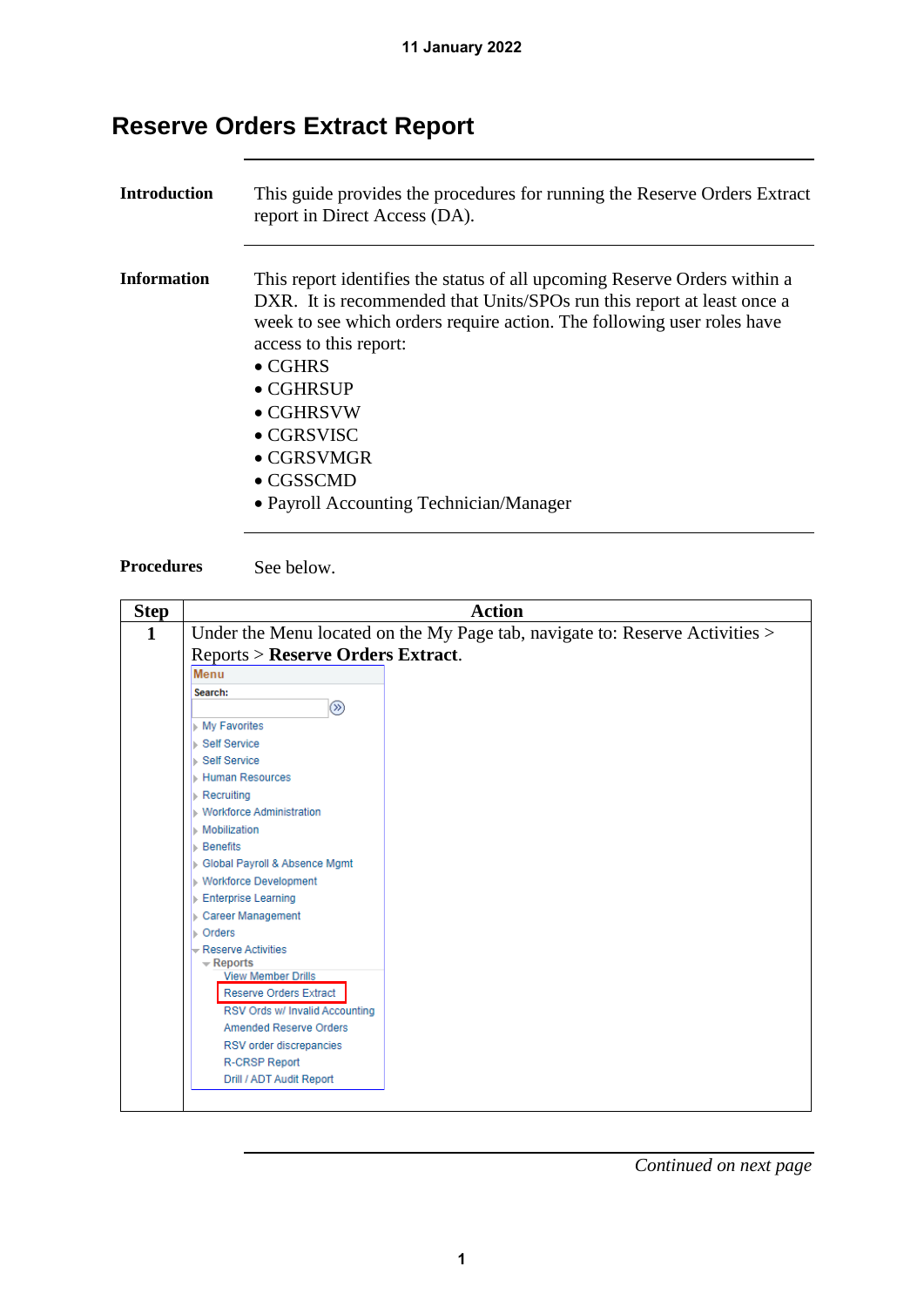## **Reserve Orders Extract Report, Continued**

**Procedures**,

continued

| <b>Step</b>             | <b>Action</b>                                                                                                                                                                                                                                                                                                     |  |  |  |  |  |
|-------------------------|-------------------------------------------------------------------------------------------------------------------------------------------------------------------------------------------------------------------------------------------------------------------------------------------------------------------|--|--|--|--|--|
| $\boldsymbol{2}$        | The report parameters will display. Enter a date range in the Begin Date not less                                                                                                                                                                                                                                 |  |  |  |  |  |
|                         | than and End Date not greater than fields. Enter the Budget Department                                                                                                                                                                                                                                            |  |  |  |  |  |
|                         | (DXR's Dept ID). Click View Results.                                                                                                                                                                                                                                                                              |  |  |  |  |  |
|                         | CG_RSV_ORDERS_EXTRACT - Reserve Orders Information                                                                                                                                                                                                                                                                |  |  |  |  |  |
|                         | Empl ID<br>Q                                                                                                                                                                                                                                                                                                      |  |  |  |  |  |
|                         | <b>Order Status</b><br>Q                                                                                                                                                                                                                                                                                          |  |  |  |  |  |
|                         | Duty Type<br>О                                                                                                                                                                                                                                                                                                    |  |  |  |  |  |
|                         | Begin Date not less than 01/01/2022<br>Eij                                                                                                                                                                                                                                                                        |  |  |  |  |  |
|                         | End Date not greater than 02/28/2022<br>F)                                                                                                                                                                                                                                                                        |  |  |  |  |  |
|                         | <b>Duty Department</b><br>Q                                                                                                                                                                                                                                                                                       |  |  |  |  |  |
|                         | Budget Department 008176<br>Q                                                                                                                                                                                                                                                                                     |  |  |  |  |  |
|                         | Contigency ID<br>Q                                                                                                                                                                                                                                                                                                |  |  |  |  |  |
|                         | Term of Orders                                                                                                                                                                                                                                                                                                    |  |  |  |  |  |
|                         | <b>Funding Department</b><br>Q                                                                                                                                                                                                                                                                                    |  |  |  |  |  |
|                         | Name                                                                                                                                                                                                                                                                                                              |  |  |  |  |  |
|                         | <b>View Results</b>                                                                                                                                                                                                                                                                                               |  |  |  |  |  |
|                         |                                                                                                                                                                                                                                                                                                                   |  |  |  |  |  |
| 3                       | The results will display. Select Excel SpreadSheet to download the results to                                                                                                                                                                                                                                     |  |  |  |  |  |
|                         | allow for easier sorting/filtering.                                                                                                                                                                                                                                                                               |  |  |  |  |  |
|                         | Download results in : Excel SpreadSheet<br>CSV Text File XML File (207 kb)                                                                                                                                                                                                                                        |  |  |  |  |  |
|                         | <b>View All</b>                                                                                                                                                                                                                                                                                                   |  |  |  |  |  |
|                         | Job<br>Order<br>Empl<br>Row Trans ID Grade<br>Empl ID<br><b>Name</b>                                                                                                                                                                                                                                              |  |  |  |  |  |
|                         | Title<br>Status                                                                                                                                                                                                                                                                                                   |  |  |  |  |  |
| $\overline{\mathbf{4}}$ | Sort/Filter the results as needed. The <b>Order Status</b> will identify what action                                                                                                                                                                                                                              |  |  |  |  |  |
|                         | needs to be taken. Using the chart in Step 5, research each order to determine                                                                                                                                                                                                                                    |  |  |  |  |  |
|                         | what action is required.                                                                                                                                                                                                                                                                                          |  |  |  |  |  |
|                         | $\, {\bf B} \,$<br>$\mathbb A$<br>G<br><b>Reserve Orders</b><br>Information<br>67                                                                                                                                                                                                                                 |  |  |  |  |  |
|                         | Empl ID Empl Record Order Status Order Begin Date Order End Date CLast Approval Request<br><b>Trans ID</b><br>Grade Job Title Name<br><b>Last Appro</b><br>3<br>Bradshaw, Carrie<br>Proposed<br>2/7/2022<br>2/18/2022 N Recommend Order<br>Approved<br>2726422 E6<br>BM <sub>1</sub><br>1111111                   |  |  |  |  |  |
|                         | $\overline{\mathbf{4}}$<br>2722773 E7<br><b>MSTC</b><br>Wick, John<br>1234567<br>Ready<br>1/30/2022<br>2/11/2022 N Reserve Travel Details<br>Approved<br>$\overline{\mathbf{5}}$<br>2736825 E6<br>BM1<br>Shaft, John<br>2222222<br>En route<br>1/8/2022<br>1/19/2022 N RSV Multiple Trvl Endorsements<br>Approved |  |  |  |  |  |
|                         | $\boldsymbol{6}$<br>Authorized<br>1/9/2022<br>1/14/2022 N Reserve Authorize Order<br>Approved<br>2736626 E7<br><b>IVC</b><br>Plissken, Snake<br>3333333<br>$\overline{\mathbf{7}}$<br>4444444<br>Cancelled<br>1/9/2022<br>1/21/2022 N RSV Order Cancel<br>Approved<br>2723733 E5<br>MST <sub>2</sub>              |  |  |  |  |  |
|                         | Stark, Tony<br>$\bf{8}$<br>2733324 E6<br>YN <sub>1</sub><br>Green, Rachel<br>5555555<br>Finished<br>1/2/2022<br>1/7/2022 N RSV Multiple Trvl Endorsements Approved                                                                                                                                                |  |  |  |  |  |
|                         |                                                                                                                                                                                                                                                                                                                   |  |  |  |  |  |

*Continued on next page*